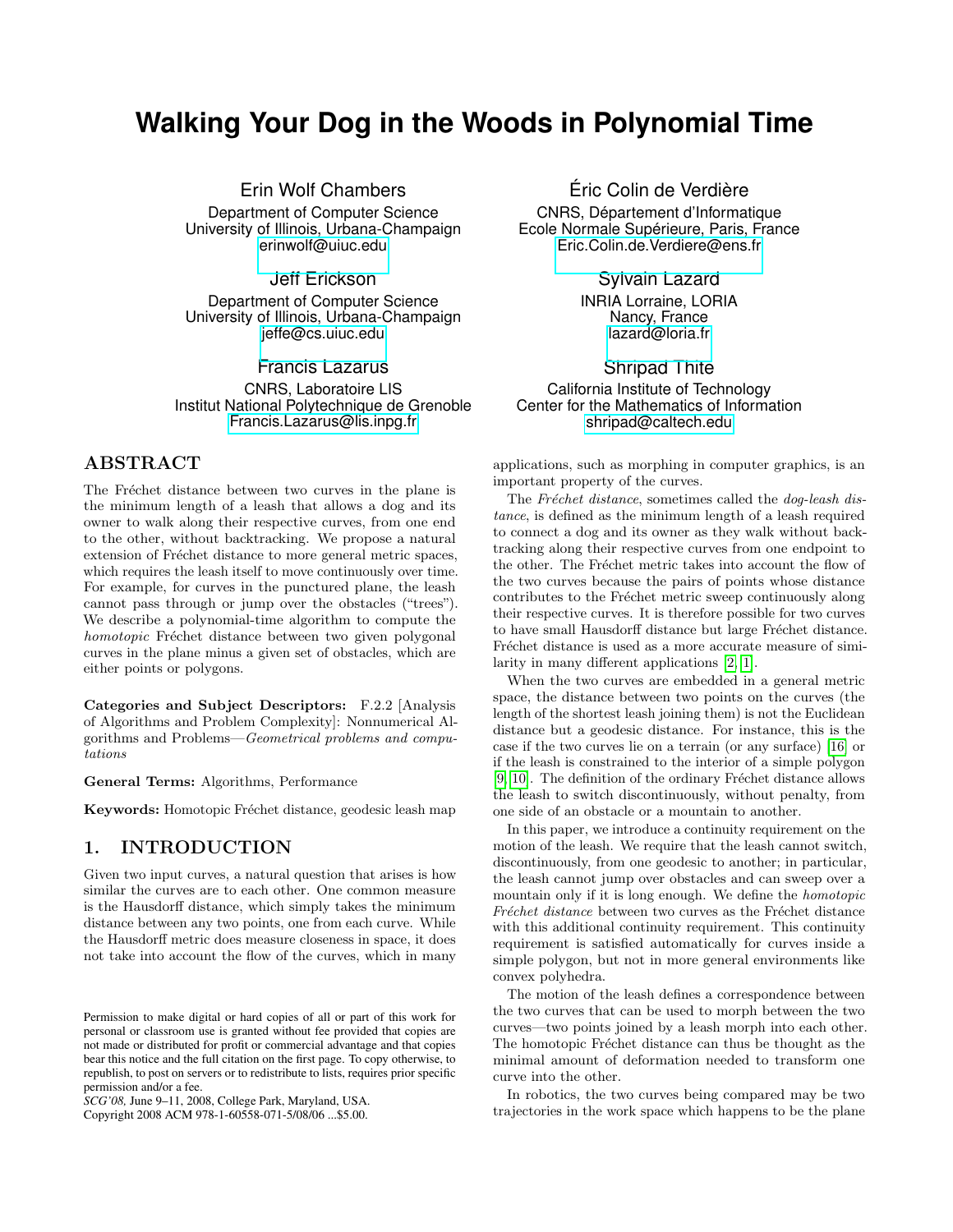with obstacles. The similarity between the two trajectories is more accurately measured by the homotopic Fréchet distance rather than the ordinary Fréchet distance which ignores obstacles.

Efficiently computing the homotopic Fréchet distance in general metric spaces is a new open problem. We present a polynomial-time algorithm for a special case of this problem, which is to compute the homotopic Fréchet distance between two polygonal curves in the plane minus a set of point or polygonal obstacles.

## 2. DEFINITIONS

Let  $S$  be a fixed Hausdorff metric space. A curve in  $S$  is a continuous function from the unit interval  $[0, 1]$  to S. We will sometimes abuse notation by using the same symbol to denote a curve  $A: [0,1] \to S$  and its image in S. A re*parameterization of*  $[0, 1]$  is a continuous, non-decreasing, surjection  $\alpha: [0, 1] \to [0, 1]$ . A reparameterization of a curve  $A: [0, 1] \rightarrow S$  is any curve  $A \circ \alpha$ , where  $\alpha$  is a reparameterization of  $[0, 1]$ . The **length** of any curve A, denoted  $len(A)$ , is defined by the metric of S; in particular, two reparameterizations of the same curve have the same length.

A leash between two curves  $A$  and  $B$  is another curve  $\lambda: [0,1] \to S$  such that  $\lambda(0) = A(s)$  and  $\lambda(1) = B(t)$  for some parameters s and t. A **homotopy** between curves  $A$ and B is a continuous map  $h: [0, 1] \times [0, 1] \rightarrow S$  such that  $h(\cdot, 0) = A$  and  $h(\cdot, 1) = B$ . For any  $t \in [0, 1]$ , the oneparameter function  $h(t, \cdot)$  is a leash from A to B. A leash  $map$  between curves  $A$  and  $B$  is a homotopy between some reparameterization of A and some reparameterization of B. Intuitively, a leash map describes the continuous motion of a leash between a dog walking along A and its owner walking along B. The **length** of a leash map  $\ell$ , denoted len $(\ell)$ , is the maximum length of any leash  $\ell(t, \cdot)$ . Finally, the *homotopic* **Fréchet distance** between two curves  $A$  and  $B$ , denoted  $\overline{\mathcal{F}}(A, B)$ , is the infimum, over all leash maps  $\ell$  between A and  $B$ , of the length of  $\ell$ :

$$
\overline{\mathcal{F}}(A,B) := \inf_{\substack{\text{least map } \ell : [0,1]^2 \to S}} \left( \max_{0 \leq t \leq 1} \text{ len}(\ell(t,\cdot)) \right).
$$

In contrast, the classical ("leashless") Fréchet distance is defined directly in terms of reparameterizations and distances:

$$
\mathcal{F}(A, B) := \inf_{\alpha, \beta: [0, 1] \to [0, 1]} \left( \max_{0 \leq t \leq 1} d(A(\alpha(t)), B(\beta(t))) \right)
$$

.

In spaces where shortest paths vary continuously as their endpoints move, such as Euclidean space or the interior of a simple polygon, the two definitions are equivalent. In general, however, the homotopic Fréchet distance between two curves could be larger (but never smaller) than the classical Fréchet distance.

A homotopy relative to  $A$  and  $B$ , or simply relative **homotopy**, is a continuous function  $h: [0, 1] \times [0, 1] \rightarrow S$ , such that  $h(\cdot, 0)$  and  $h(\cdot, 1)$  are respectively of the form  $A(u(\cdot))$  and  $B(v(\cdot))$ , where u and v are re-parameterizations of [0, 1].

Two leashes  $\lambda$  and  $\lambda'$  are **relatively homotopic**, denoted  $\lambda \simeq \lambda'$ , if there is a relative homotopy h such that  $h(0, \cdot) = \lambda$ and  $h(1, \cdot) = \lambda'$ . It is easy to prove that  $\simeq$  is an equivalence relation over the set of leashes. Any leash map is (the transpose of) a relative homotopy; thus, all leashes  $\ell(t, \cdot)$ determined by a leash map  $\ell$  lie in the same relative homotopy class.

## 3. PRELIMINARIES

In this paper, we develop a polynomial-time algorithm to compute the homotopic Fréchet distance between two polygonal paths in  $\mathcal{E} = \mathbb{E}^2 \setminus P$ , for some set P of closed polygons, where the underlying metric is geodesic distance. The polygons P act as obstacles; in any leash map in  $\mathcal{E}$ , the moving leash can neither touch nor jump over any obstacle.

Specifically, the input to our problem consists of two polygonal curves  $A$  and  $B$  and a set  $P$  of polygons in the Euclidean plane. Curves A and B may (self-)intersect, but neither curve intersects any obstacle in P. To simplify our exposition, we assume that no three vertices of the input (vertices of polygons in  $P$  or vertices of  $A$  and  $B$ ) are collinear; this assumption can be enforced algorithmically using standard perturbation techniques [\[19\]](#page-8-5).

Let  $a_0, a_1, \ldots, a_m$  denote the sequence of vertices of A; these points define a standard parameterization  $A: [0, m] \rightarrow$  $\mathcal E$  whose restriction to any integer range [i − 1, i] is an affine map onto the corresponding edge  $a_{i-1}a_i$ . Similarly, the vertices  $b_0, b_1, \ldots, b_n$  of B define a piecewise-affine parameterization  $B: [0, n] \rightarrow \mathcal{E}$ . Let  $P_1, P_2, \ldots, P_o$  denote the obstacle polygons in  $P$ , and let  $k$  denote the total number of vertices in all obstacle polygons. In the special case where every obstacle is a single point, we obviously have  $k = o = |P|$ . Finally, let  $N = n + m + k + 2$  denote the total complexity of the input.

Figure [1](#page-2-0) illustrates optimum leash maps for a few sample inputs where  $P$  is a discrete set of points.

#### 3.1 Geodesic Leash Maps

To simplify our presentation, we will allow 'paths' in  $\mathcal E$  to touch obstacles in  $P$ . Specifically, we consider geodesics: piecewise-linear curves in the *closure* of  $\mathcal{E}$ , whose interior vertices are vertices in P. Although geodesics may run along obstacle boundaries, they do not intersect the interior of any obstacle.

In the special case where the obstacles are points (so the closure of  $\mathcal E$  is the entire plane), we need some additional information to ensure that each geodesic lies in a unique homotopy class. Specifically, we associate a turning angle with each obstacle point that a geodesic touches. Let  $C_{\varepsilon}$  be a circle centered at obstacle point p and radius  $\varepsilon$ , small enough to exclude every other obstacles in P. A turning angle of  $\theta$  at an obstacle point p indicates that replacing the portion of  $\gamma$ inside  $C_{\varepsilon}$  with a counterclockwise arc of length  $\theta \varepsilon$  around  $C_{\varepsilon}$ yields a new path homotopic to  $\gamma$ . For example, a path with turning angle zero makes a U-turn at  $p$  without enclosing  $p$ ; a path that goes straight through  $p$  with  $p$  on its left (resp. right) has turning angle  $\pi$  (resp.  $-\pi$ ); a turning angle of  $10\pi$ means the path makes a U-turn after winding around the point five times counterclockwise. A geodesic could meet the same obstacle point more than once; we associate a different turning angle with each incidence.

It can be shown that for any two points x and y in  $\mathcal{E}$ , the shortest path from  $x$  to  $y$  in any relative homotopy class is a unique geodesic, in which every turning angle at a point obstacle is either at least  $\pi$  or at most  $-\pi$ . Conversely, every geodesic in which every turning angle is either at least  $\pi$  or at most  $-\pi$  is a shortest path in some homotopy class.

A geodesic leash map is a leash map  $\ell : [0, 1] \times [0, 1] \rightarrow$  $\mathbb{E}^2$  in which every leash  $\ell(t, \cdot)$  is a geodesic, and all these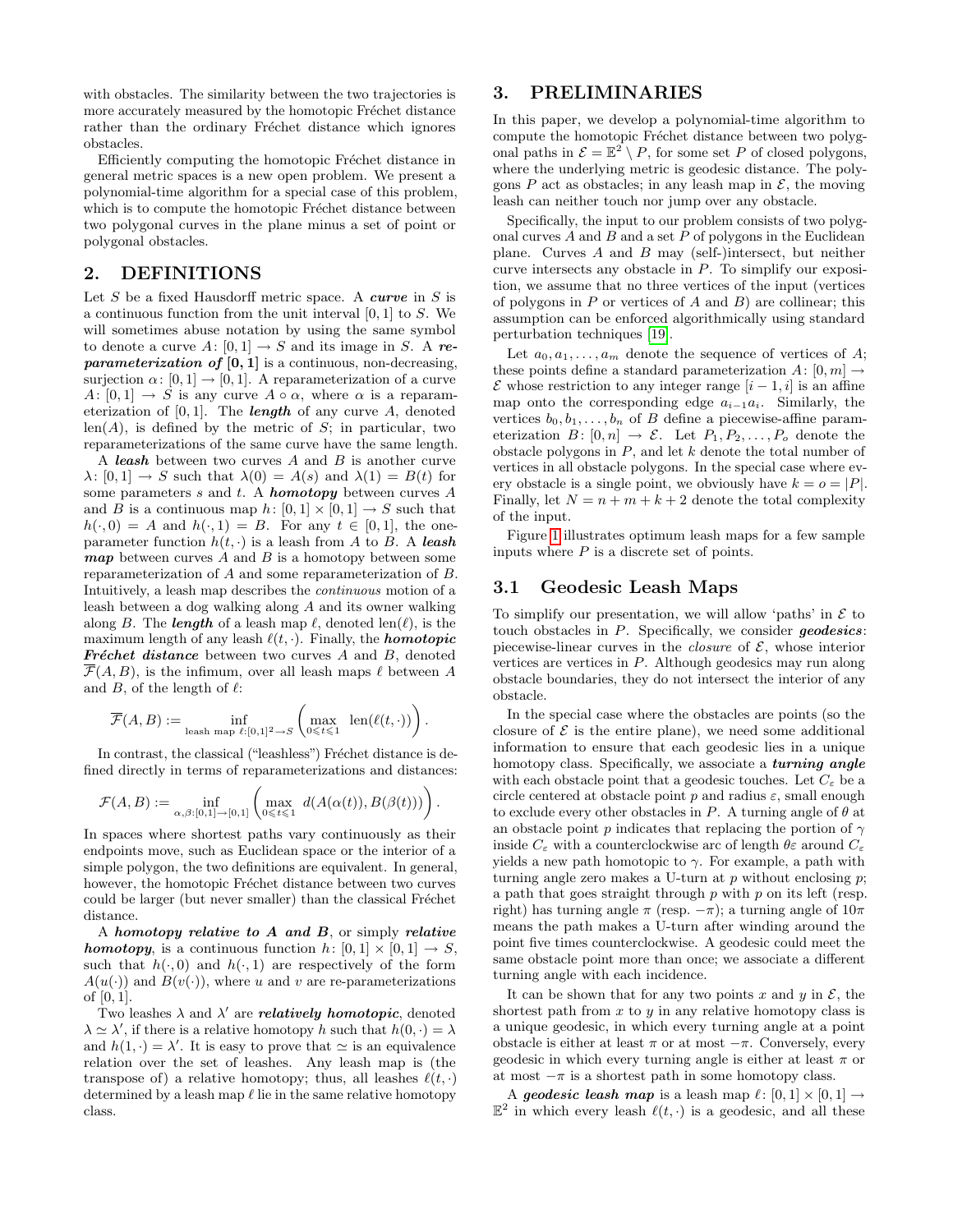

<span id="page-2-0"></span>Figure 1. Optimum leash maps for three inputs. Dashed curves between matching numbers represent intermediate leashes.

geodesics are in the same relative homotopy class. We next prove that for any leash map  $\ell$ , there is a shorter geodesic leash map  $\ell'$  in the same homotopy class, with the same parameterizations of A and B.

**Lemma 3.1.** Suppose  $\ell$  is a leash map between two curves A and  $B$ . There is a geodesic leash map  $\ell'$  between  $A$  and  $B$ such that, for all  $t \in [0,1]$ , the leash  $\ell'(\overline{t},\cdot)$  is the shortest path homotopic to  $\ell(t, \cdot)$  with the same endpoints. Additionally, the length of  $\ell'$  is at most the length of  $\ell$ .

**Proof:** We lift  $\ell$  to the universal cover  $\hat{\mathcal{E}}$  of  $\mathcal{E}$ , obtaining a leash map  $\hat{\ell}$  between the lifts  $\hat{A}$  and  $\hat{B}$  of A and B respectively. For each  $t \in [0,1]$ , let  $\ell^i(\cdot,t)$  be the shortest path between the endpoints of  $\ell(t, \cdot)$  in the same homotopy class. The universal cover  $\hat{\mathcal{E}}$  is a simply-connected space with a locally Euclidean metric, so shortest paths in  $\hat{\mathcal{E}}$  vary continuously as the endpoints move continuously. It follows that  $\hat{\ell}'$  is a continuous function in both arguments, and therefore a (geodesic) leash map in  $\hat{\mathcal{E}}$ . The projection  $\ell'$  of  $\hat{\ell}'$  back to  $S$  is a (geodesic) leash map between  $A$  and  $B$ . For all  $t$ , the leash  $\ell'(t, \cdot)$  is the shortest path homotopic to  $\ell(t, \cdot)$ , so  $\max_t \text{len}(\ell'(t, \cdot)) \leq \max_t \text{len}(\ell(t, \cdot)).$ 

This lemma implies that the homotopic Fréchet distance between  $A$  and  $B$  is the length of a *geodesic* leash map in some homotopy class determined by some reparameterizations of A and  $B$ . Thus, the homotopic Fréchet distance can be redefined as the minimum, over all homotopy classes  $h$ , of the *classical* Fréchet distance, where distances are defined by shortest paths in relative homotopy class h:

$$
\mathcal{F}_h(A, B) := \min_{\alpha, \beta: [0, 1] \to [0, 1]} \left( \max_{t \in [0, 1]} D_h(A(\alpha(t)), B(\beta(t))) \right)
$$

$$
\overline{\mathcal{F}}(A, B) := \min_{\text{homotopy class } h} \mathcal{F}_h(A, B)
$$

(Here,  $D_h(u, v)$  denotes the length of the shortest path from u to v in relative homotopy class  $h$ .)

We call a relative homotopy class h *optimal* if  $\overline{\mathcal{F}}(A, B) =$  $\mathcal{F}_h(A, B)$ .

For the rest of the paper, we restrict ourselves to geodesic leashes and geodesic leash maps. In Section [4,](#page-2-1) we provide a characterization of an optimal homotopy class, and we use this characterization to enumerate possible optimal homotopy classes in polynomial time. In Section [5,](#page-5-0) we describe a polynomial-time algorithm to compute the Fréchet distance within a particular homotopy class. Combining these two subroutines gives us a polynomial-time algorithm to compute homotopic Fréchet distance.

#### 3.2 Homotopic Shortest Paths

Our algorithm relies on observations by Hershberger and Snoeyink [\[13\]](#page-8-6) about shortest homotopic paths in the punctured plane; see also [\[12,](#page-8-7) [5,](#page-8-8) [11,](#page-8-9) [3,](#page-8-10) [4\]](#page-8-11). Suppose we already know a shortest path (a leash)  $\lambda$  between points  $a \in A$  and  $b \in B$ , such as, for instance, a straight-line segment ab. To compute the geodesic leash between some other pair of points in the same homotopy class as  $\lambda$ , we follow the continuous evolution of the geodesic as the points  $a$  and  $b$  move along their respective curves. The sequence of obstacle vertices on the leash behaves like a double-ended queue or deque. A new vertex is pushed onto one end of the deque whenever the first or last segment of  $\lambda$  collides with an obstacle vertex. Conversely, a vertex is popped off one end of the deque when the first or last two segments of  $\lambda$  become collinear, and if their common vertex is a point obstacle, the turning angle at that point is either  $\pi$  or  $-\pi$ .

## <span id="page-2-1"></span>4. OPTIMAL HOMOTOPY CLASSES

#### 4.1 Minimality

Let len( $\lambda$ ) denote the length of any geodesic leash  $\lambda$ , and let turn( $\lambda$ ) denote the sum of the absolute values of the turning angles at any point obstacles on  $\lambda$ . (Again, if  $\lambda$ meets the same point obstacle more than once, each incidence separately contributes to turn( $\lambda$ ). If none of the obstacles are points, then  $turn(\lambda) = 0$ .) For any pair of leashes  $\lambda$  and  $\lambda'$ , we write  $\lambda \leq \lambda'$  if and only if either (a) len( $\lambda$ ) < len( $\lambda'$ ), or (b)  $len(\lambda) = len(\lambda')$  and  $turn(\lambda) \leq turn(\lambda')$ . We write  $\lambda \prec \lambda'$  whenever  $\lambda \preceq \lambda'$  but  $\lambda' \npreceq \lambda$ .

We can extend this partial order to homotopy classes as follows. For any relative homotopy class h and any  $s, t \in$ [0, 1], let  $\sigma_h(s,t)$  denote the shortest path in h between points  $A(s)$  and  $B(t)$ . For any two homotopy classes h and h', we write  $h \leq h'$  if and only if  $\sigma_h(s, t) \leq \sigma_{h'}(s, t)$  for all parameters s and t. We write  $h \prec h'$  whenever  $h \preceq h'$ but  $h' \nleq h$ .

**Lemma 4.1.** For any relative homotopy classes  $h$  and  $h'$ , if  $h \preceq h'$ , then  $\mathcal{F}_h(A, B) \leq \mathcal{F}_{h'}(A, B)$ .

**Proof:** Let  $\ell'$  be an optimum leash map in homotopy class  $h'$ , so that  $len(\ell') = \mathcal{F}_{h'}(A, B)$ . For some reparameterizations  $\alpha$ and  $\beta$ , we have  $\ell'(t, \cdot) = \sigma_{h'}(\alpha(t), \beta(t))$  for all t. Let  $\ell$  be the geodesic leash map in homotopy class  $h$  defined by the same reparameterizations:  $\ell(t, \cdot) = \sigma_h(\alpha(t), \beta(t))$  for all t. The definition of  $\preceq$  implies that  $\text{len}(\ell(t, \cdot)) \leq \text{len}(\ell'(t, \cdot))$  for all t. It follows that  $\mathcal{F}_h(A, B) \leqslant \text{len}(\ell) \leqslant \text{len}(\ell') = \mathcal{F}_{h'}(A, B).$ 

A relative homotopy class h is minimal if  $h' \leq h$  implies  $h \preceq h'.$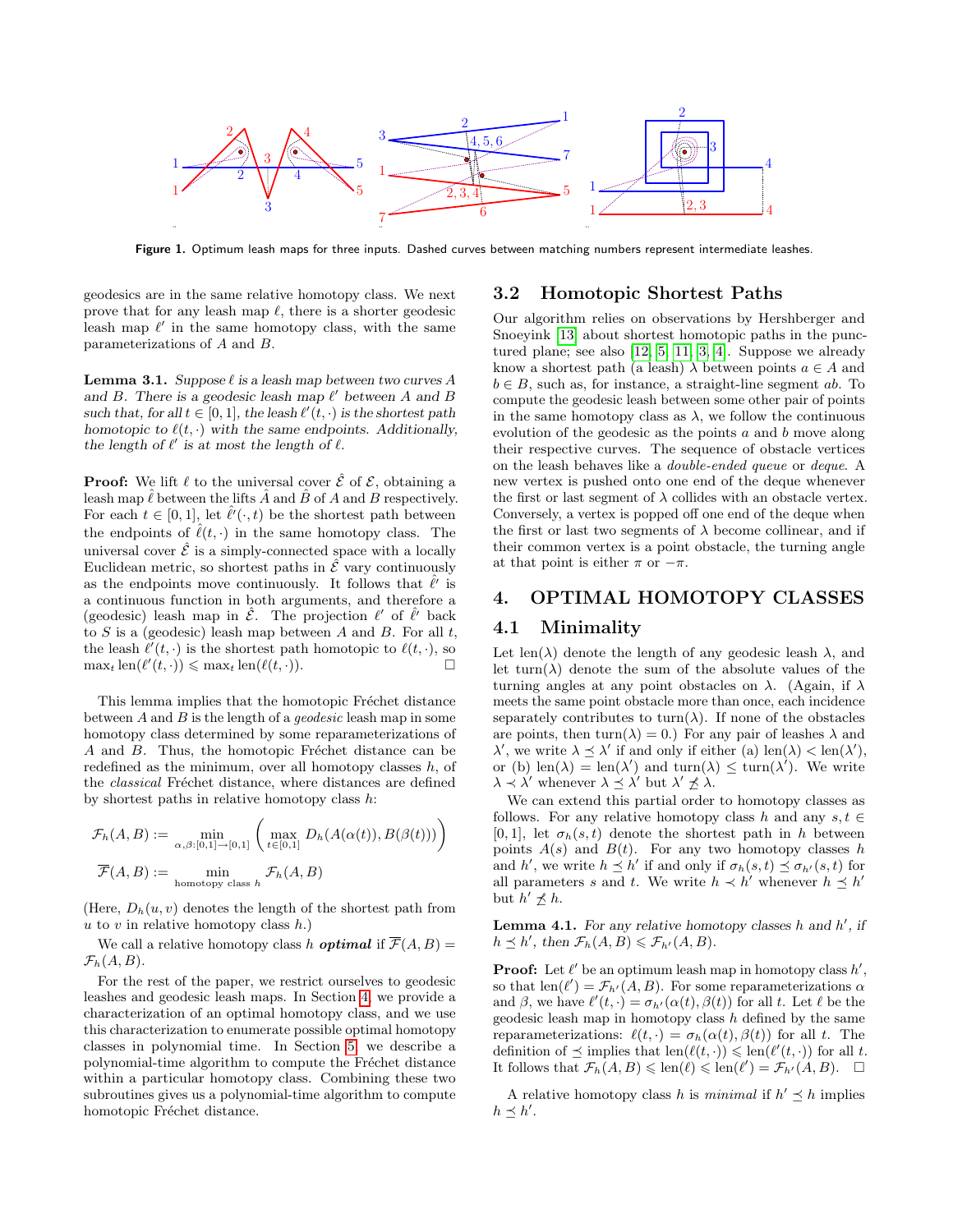**Lemma 4.2.** For any relative homotopy class  $h$ , there is a minimal relative homotopy class h' such that  $h' \preceq h$ .

Proof: Assume, for the sake of contradiction, that there is no minimal relative homotopy class  $h'$  such that  $h' \leq h$ . Then, by induction, we can construct an infinite descending chain of relative homotopy classes  $h = h_0 \succ h_1 \succ h_2 \succ \cdots$ . To simplify notation, let  $\sigma_n = \sigma_{h_n}(0,0)$ .

Consider the ordered list of obstacle points on each path  $\sigma_n$ . There are finitely many such ordered lists, because  $len(\sigma_n)$  $\text{len}(\sigma_0)$  for each *n*. Thus, up to taking a subsequence, we may assume that every path  $\sigma_n$  visits the same sequence of obstacle points. This assumption implies that all paths  $\sigma_n$  are geometrically equivalent and thus have equal length. Thus, by definition of  $\preceq$ , we have  $\textrm{turn}(\sigma_n) < \textrm{turn}(\sigma_0)$  for all n. There are finitely many relative homotopy classes with a given ordered list of vertices and with bounded total absolute turning angle. (Specifically, since  $\text{turn}(\sigma_n) - \text{turn}(\sigma_0)$  is always a multiple of  $2\pi$ , there are at most  $\lfloor \text{turn}(\sigma_0)/2\pi \rfloor + 1$ <br>such classes) such classes.)

The two previous lemmas immediately imply that there is a minimal optimal homotopy class.

In the next two subsections, we characterize minimal homotopy classes and describe how to enumerate them efficiently, first for point obstacles and then for polygonal obstacles.

## 4.2 Point Obstacles

Suppose  $P$  is a fixed finite set of points. A *proper line segment* is a line segment in  $\mathcal E$  joining a point in  $A$  to a point in  $B$ .

<span id="page-3-0"></span>Proposition 4.3. A relative homotopy class is minimal if and only if it contains a proper line segment.

Proof: One direction of the proof is straightforward. Let  $h$  be the relative homotopy class of the proper line segment σ from  $A(s)$  to  $B(t)$ . For any relative homotopy class  $h' \neq$ h, the shortest path  $\sigma_{h'}(s, t)$  must be longer than  $\sigma$ , so  $\sigma_{h'}(s,t) \not\preceq \sigma = \sigma_h(s,t)$ , which implies that  $h' \not\preceq h$ . We conclude that h is minimal.

Now let  $h$  be an arbitrary minimal homotopy class. Let  $\hat{A}$  and  $\hat{B}$  be lifts of A and B in the universal cover  $\hat{\mathcal{E}}$ , such that for all s and t, the shortest path  $\hat{\sigma}_h(s,t)$  between  $\hat{A}(s)$ and  $\hat{B}(t)$  is a lift of  $\sigma_h(s,t)$ . Let  $\hat{P}$  denote the set of all lifts of points in  $P$ ; these lifted obstacle points lie on the boundary of  $\mathcal{E}$ .

We prove that  $h$  contains a proper line segment in two stages. First, we prove that no lifted obstacle point  $\hat{p} \in P$ lies on every path  $\hat{\sigma}_h(s,t)$ . Next, we construct a relative homotopy from the initial leash  $\sigma_h(0,0)$  to a proper line segment.

STAGE 1: NO COMMON CORNER. For the sake of deriving a contradiction, suppose there is a lifted obstacle point  $\hat{p} \in \hat{P}$ such that for all s and t, the path  $\hat{\sigma}_h(s,t)$  passes through  $\hat{p}$ . For all s and t, the path  $\hat{\sigma}_h(s,t)$  is a shortest path, so its turning angle at  $\hat{p}$  must lie outside the open interval  $(-\pi, \pi)$ . This turning angle is a continuous function of  $s$  and  $t$ , so we can assume without loss of generality that it is always greater than  $\pi$ . In other words, we assume that every path  $\hat{\sigma}_h(s,t)$  winds counterclockwise around  $\hat{p}$ .

Now  $\hat{p}$  is a lift of some obstacle  $p \in P$ , and  $\hat{\sigma}_h(s, t)$  similarly projects to a geodesic  $\sigma_h(s,t)$ . For each s and t, let  $\tau(s,t)$ denote the path with the same vertices and turning angles as  $\sigma_h(s, t)$ , except that the turning angle at p is reduced by  $2\pi$ . All paths  $\tau(s, t)$  belong to a single relative homotopy class, which we denote  $h'$ .

Fix parameters  $s$  and  $t$ , and consider the turning angles of  $\sigma_h(s,t)$  and  $\tau(s,t)$  at p. If the turning angle of  $\sigma_h(s,t)$ at p is strictly between  $\pi$  and  $3\pi$ , then the turning angle of  $\tau(s,t)$  at p is strictly between  $-\pi$  and  $\pi$ . In this case,  $\tau(s,t)$ cannot be the shortest path from  $s$  to  $t$  in this homotopy class, so  $\text{len}(\sigma_{h'}(s, t)) < \text{len}(\tau(s, t)) = \text{len}(\sigma_h(s, t)).$ 

On the other hand, if the turning angle of  $\sigma_h(s,t)$  at p is at least  $3\pi$ , then the turning angle of  $\tau(s,t)$  at p is at least  $\pi$ , which implies that  $\tau(s,t)$  is the shortest path from s to t in h'. In this case  $\sigma_h(s,t)$  and  $\sigma_{h'}(s,t) = \tau(s,t)$  are geometrically equivalent and thus have equal length, but  $\text{turn}(\sigma_{h'}(s,t)) = \text{turn}(\sigma_h(s,t)) - 2\pi < \text{turn}(\sigma_h(s,t)).$ 

Hence  $\sigma_{h'}(s, t) \prec \sigma_h(s, t)$  for all s and t, which contradicts our assumption that  $h$  is a minimal homotopy class. We conclude that no lifted obstacle point  $\hat{p}$  lies on every shortest path  $\hat{\sigma}_h(s,t)$ .

STAGE 2: HOMOTOPY CONSTRUCTION. If the shortest path  $\hat{\sigma}_h(0,0)$  is a proper line segment, then the geodesic  $\sigma_h(0,0)$  is also a proper line segment, and the proof is complete. Thus, we assume that  $\hat{\sigma}_h(0, 0)$  passes through at least one point in  $\hat{P}$ .

Let  $\hat{p}_1, \ldots, \hat{p}_k$  be the sequence of lifted obstacle points on the shortest path  $\hat{\sigma}_h(0, 0)$ . (The points  $\hat{p}_i$  are distinct, although their projections back into  $\mathcal E$  might not be.) Our previous argument implies that for each  $i$ , there is a pair of parameters  $(s_i, t_i)$  such that  $\hat{\sigma}_h(s_i, t_i)$  does not pass through  $\hat{p}_i$ .

We consider a continuous motion of the parameter point  $(s, t)$ , starting at  $(s, t) = (0, 0)$  and then moving successively to each point  $(s_i, t_i)$ . Specifically, we define two continuous functions  $s: [0, k] \rightarrow [0, m]$  and  $t: [0, k] \rightarrow [0, n]$  such that  $s(0) = t(0) = 0$ , and for any integer i, we have  $s(i) = s_i$  and  $t(i) = t_i$ . To simplify our notation, we write  $\hat{\sigma}(\tau)$  to denote the shortest path  $\hat{\sigma}_h(s(\tau), t(\tau))$ .

As the parameter  $\tau$  ('time') increases, points in  $\hat{P}$  are inserted into and deleted from the deque of vertices of  $\hat{\sigma}(\tau)$ . If the deque is empty at any time  $\tau$ , then the shortest path  $\hat{\sigma}(\tau)$ is a proper line segment, which implies that the projected path  $\sigma(\tau)$  is a proper line segment as well, concluding the proof. Thus, we assume to the contrary that the deque is never empty. Each vertex  $\hat{p}_1, \ldots, \hat{p}_k$  must be deleted from the deque at some time during the motion (but may be reinserted later).

Suppose  $\hat{p}$  is the *last* point among  $\hat{p}_1, \ldots, \hat{p}_k$  to be removed from the deque for the first time. Without loss of generality, we assume  $\hat{p}$  is first removed from the front of the deque at time  $\tau_1$ . Let  $\hat{q}$  denote the second point in the deque just before  $\hat{p}$  is removed; this point must exist, because the deque is never empty. The point  $\hat{p}$  lies on the first segment  $\hat{a}\hat{q}$  of  $\hat{\sigma}(\tau_1)$ , where  $\hat{a} = \hat{A}(s(\tau_1)).$ 

By definition of  $\hat{p}$ , point  $\hat{q}$  must have been pushed onto the back of in the deque at some earlier time  $\tau_2 < \tau_1$ . Just after  $\hat{q}$  is inserted, the last two points in the deque are  $\hat{p}$  and  $\hat{q}$ , in that order. Moreover,  $\hat{q}$  lies on the last segment  $\hat{p}\hat{b}$  of  $\hat{\sigma}(\tau_2)$ , where  $\hat{b} = \hat{B}(t(\tau_2)).$ 

Thus, there is an *improper* line segment  $\hat{a}\hat{b}$  between a point in  $\hat{A}$  and a point in  $\hat{B}$ . Since all line segments in  $\hat{\mathcal{E}}$  are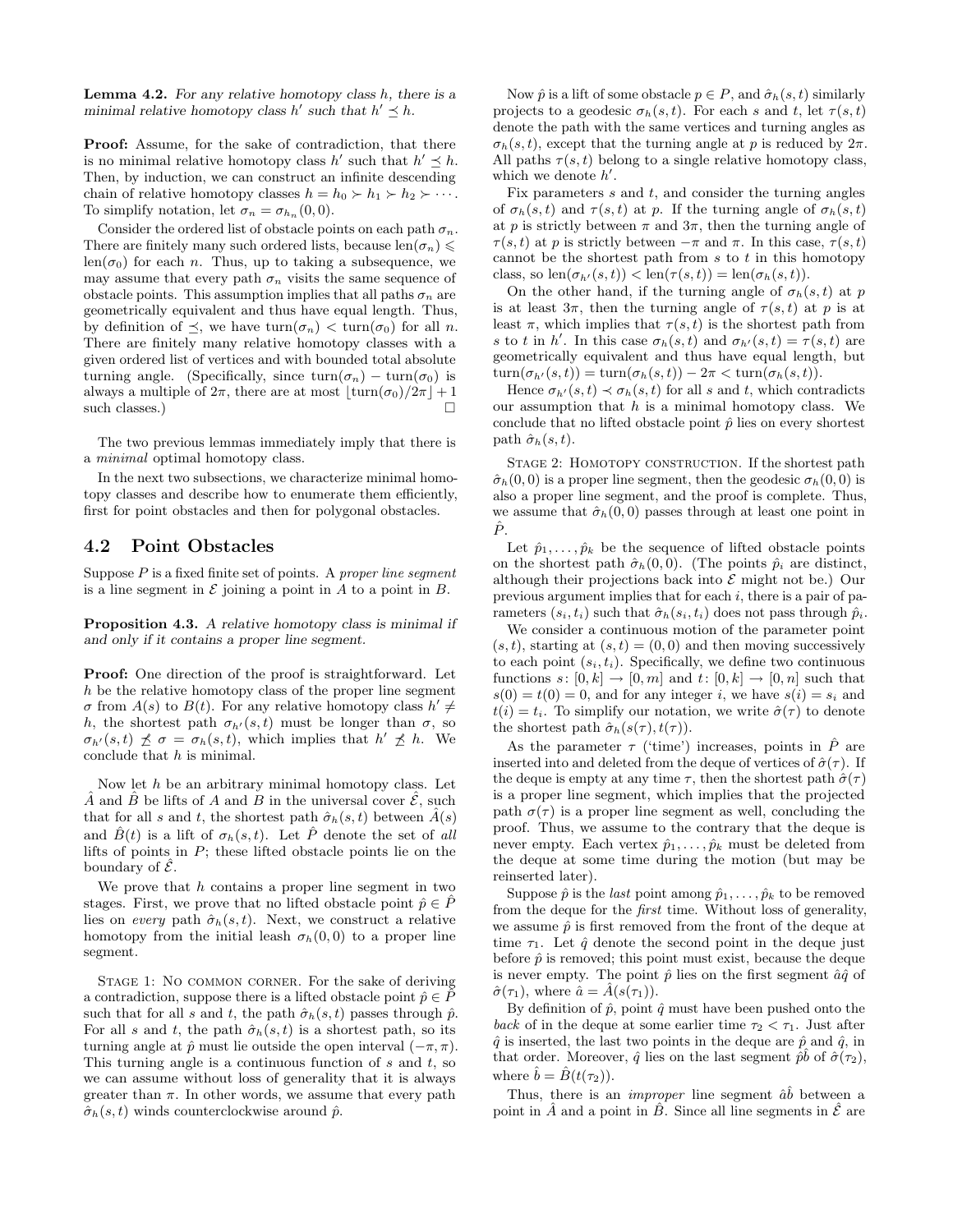shortest paths,  $\hat{a}\hat{b}$  is the shortest path  $\hat{\sigma}_h(\tau_1, \tau_2)$ . Thus, the path  $\sigma_h(\tau_1, \tau_2)$  in  $\mathcal E$  is an *improper* line segment in relative homotopy class h. Finally, for sufficiently small  $\varepsilon > 0$ , one of the four paths  $\sigma_h(\tau_1 \pm \varepsilon, \tau_2 \pm \varepsilon)$  is a proper line segment (because no three vertices of the input are collinear).  $\Box$ 

Proposition [4.3](#page-3-0) implies that we can enumerate the set of minimal relative homotopy classes in polynomial time as follows. Call a line segment ab with  $a \in A$  and  $b \in B$ extremal if it satisfies one of the following conditions:

- (1) The endpoints of ab are vertices of A and B.
- (2) One endpoint is a vertex of  $A$  or  $B$  and the segment contains one point in P.
- (3) The segment contains two points in P.

Every proper line segment is relatively homotopic to at least one extremal line segment. Conversely, every extremal line segment carries paths in at most four minimal relative homotopy classes, distinguished by assigning turning angles of  $\pi$  or  $-\pi$  at the obstacle vertices that lie on the segment. Thus, to enumerate the minimal relative homotopy classes, it suffices to enumerate the extremal line segments.

There are  $O(mn)$  extremal segments of type (1), which we can easily enumerate in  $O(mn)$  time by brute force. Each vertex  $a \in A$  and point  $p \in P$  determine at most n extremal segments of type (2), one for each intersection between  $\overrightarrow{ap}$ and B. Similarly, each vertex  $b \in B$  and point  $p \in P$ determine at most  $n$  extremal segments of type  $(2)$ . Thus, there are  $O(mnk)$  extremal segments of type (2); again, we can easily enumerate these in  $O(mnk)$  time. Finally, any two points  $p, q \in P$  determine  $O(mn)$  extremal segments of type (3), distinguished by the intersection points of  $\overrightarrow{pq}$  with A and B, so there are  $O(mnk^2)$  type-(3) extremal segments in total. For any obstacle points  $p$  and  $q$ , we can compute the intersection points  $\overrightarrow{pq} \cap A$  and  $\overrightarrow{pq} \cap B$  in  $O(m+n)$  time, and then enumerate the extremal segments that contain both  $p$  and  $q$  in  $O(mn)$  time, again by brute force.

Altogether, we enumerate  $O(mnk^2)$  extremal line segments, and therefore  $O(mnk^2)$  minimal homotopy classes, in  $O(mnk^2)$  time.

There are polygonal curves and point sets that admit  $\Omega(mnk^2)$  distinct minimal relative homotopy classes; see Figure [2](#page-4-0) for an example. Thus, any improvement in this portion of the algorithm will require a finer characterization of optimal relative homotopy classes.



<span id="page-4-0"></span>Figure 2. An input with  $\Omega(N^4)$  minimal relative homotopy classes.

## 4.3 Polygonal Obstacles

The preceding argument breaks down if we allow polygonal obstacles; indeed, it is easy to construct instances where there are no proper line segments. Even if the instance allows proper line segments, the optimal homotopy class may not include one. Thus, we require a more complex characterization of minimal homotopy classes in this case.

We say that obstacle vertices p and q pin a geodesic  $\gamma$  if the globally shortest path from p to q (in the closure of  $\mathcal{E}$ ) is a subpath of  $\gamma$ ; note that p and q may be the same point. A relative homotopy class  $h$  is *pinned* if some pair of obstacle vertices pins every geodesic in h. The intersection of all geodesics within a pinned homotopy class is a shortest path between obstacle vertices, which we call the **pinned subpath** of h.

<span id="page-4-2"></span>Lemma 4.4. Every minimal relative homotopy class either contains a proper line segment or is pinned.

Proof: As in the proof of Proposition [4.3,](#page-3-0) let h be an arbitrary minimal homotopy class. Let  $\hat{A}$  and  $\hat{B}$  be lifts of A and B in the universal cover  $\hat{\mathcal{E}}$ , such that for all s and t, the shortest path  $\hat{\sigma}_h(s,t)$  between  $\hat{A}(s)$  and  $\hat{B}(t)$  is a lift of  $\sigma_h(s,t)$ . Let  $\hat{P}$  denote the set of all lifts of the vertices of obstacles in P; again, every point in  $\hat{P}$  lies on the boundary of  $\hat{\mathcal{E}}$ .

Let  $\hat{\pi}_h$  denote the intersection of all shortest paths  $\hat{\sigma}_h(s, t)$ . If  $\hat{\pi} = \emptyset$ , then by Stage 2 in the proof of Proposition [4.3,](#page-3-0) h contains a proper line segment.

Otherwise,  $\hat{\pi}_h$  is a shortest path between some pair of lifted obstacle vertices  $\hat{p}$  and  $\hat{q}$ . (In the special case where  $\hat{\pi}_h$ is a single point, we have  $\hat{p} = \hat{q} = \hat{\pi}_h$ .) Now  $\hat{p}$  and  $\hat{q}$  are lifts of obstacle vertices  $p$  and  $q$  (which may be the same point, even if  $\hat{p}$  and  $\hat{q}$  are not), and  $\hat{\pi}_h$  is similarly a lift of some path  $\pi_h$  from p to q.

Let  $\sigma_h$  denote the globally shortest path from p to q, and suppose that  $\pi_h \neq \sigma_h$ . For each s and t, let  $\tau(s, t)$  be the curve obtained from  $\sigma_h(s,t)$  by replacing  $\pi_h$  with  $\sigma_h$ . All paths  $\tau(s, t)$  belong to the same relative homotopy class, which we will denote h'. We now easily confirm that  $h' \prec h$ , contradicting our assumption that  $h$  is minimal. We conclude that  $\pi_h$  is the shortest path from p to q, which implies that h is a pinned relative homotopy class, and  $\pi_h$  is its pinned subpath.

We call a geodesic  $\gamma$  direct if it consists of a proper line segment from  $A$  to some obstacle vertex  $p$ , the shortest path from  $p$  to an obstacle vertex  $q$ , and a proper line segment from  $q$  to  $B$ .

<span id="page-4-1"></span>Lemma 4.5. Every pinned relative homotopy class contains a direct geodesic.

**Proof:** Let  $h$  be a pinned homotopy class, and let  $p$  and  $q$ denote the start and end of the pinned subpath  $\pi_h$ . Any geodesic  $\sigma_h(s,t)$  consists of a geodesic  $\alpha_h(s)$  from A to p, the pinned subpath  $\pi_h$ , and a geodesic  $\beta_h(t)$  from q to B.

If  $\alpha_h(0)$  is a proper segment, our claim is proved. Thus, we assume that  $\alpha_h(0)$  is not a direct geodesic, which implies that the lifted path  $\hat{\alpha}_h(0)$  passes through at least one obstacle vertex other than its endpoint  $\hat{p}$ . Let  $\hat{p}^-$  be the last lifted obstacle vertex on  $\hat{\alpha}_h(0)$  before  $\hat{p}$ . Let  $s_0$  be the largest value such that  $\hat{\alpha}_h(s)$  contains  $\hat{p}^-$  for all  $0 \leqslant s \leqslant s_0$ . Because  $\hat{p}^-$  is not on the pinned subpath, it is not on every geodesic  $\hat{\alpha}_h(s)$ , which implies that  $s_0 < m$ . For sufficiently small  $\varepsilon > 0$ , the geodesic  $\alpha_h(s_0 + \varepsilon)$  is a proper line segment.

A similar argument implies that  $\beta_h(t)$  is a proper line segment for some  $t$ .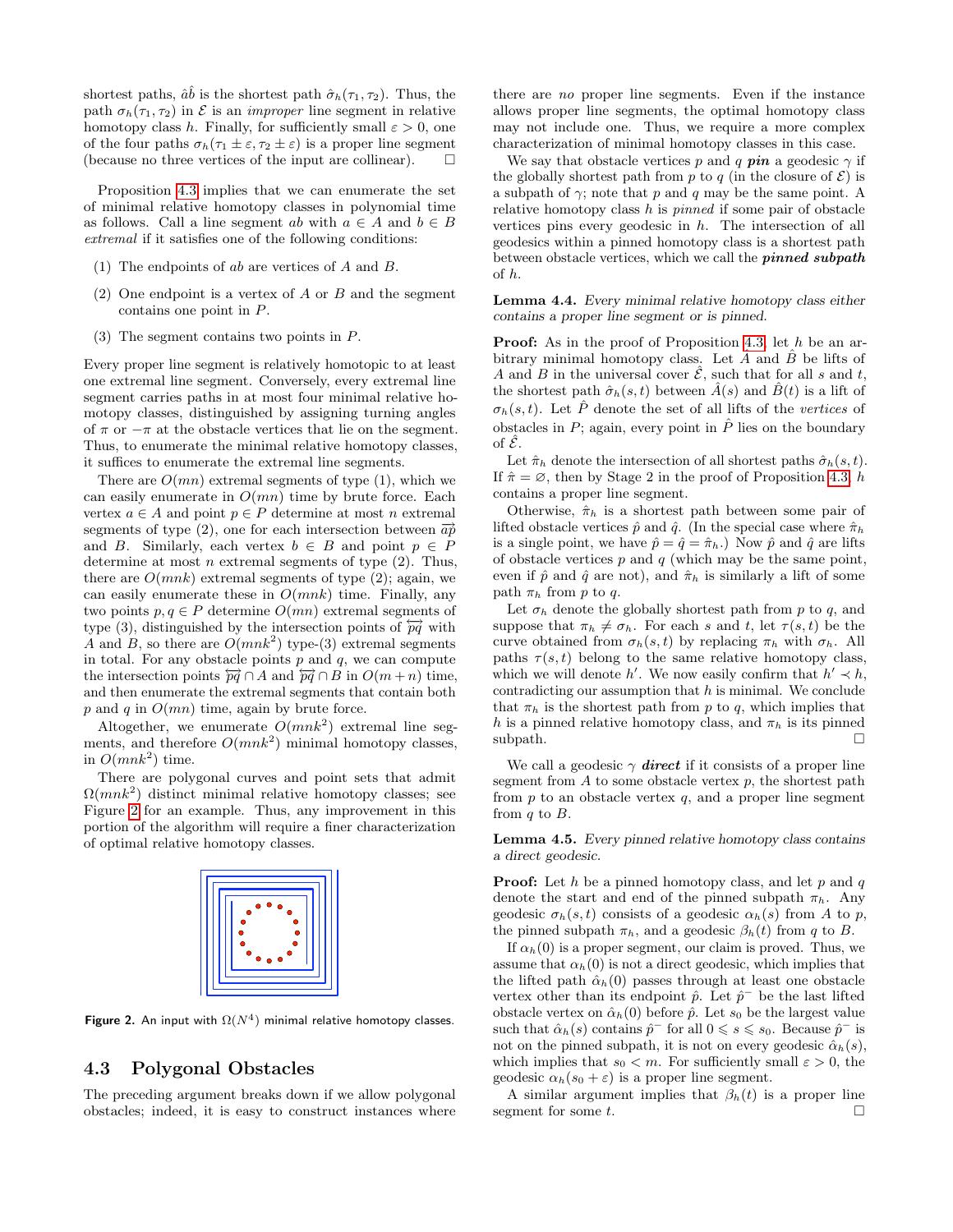We can compute all homotopy classes of proper line segments using only a small modification our our earlier algorithm. In fact, we begin by running the earlier enumerate algorithm using only the vertices of polygons in  $P$  as obstacles. We then discard any line segment that intersects the interior of any obstacle polygon.

Lemma [4.5](#page-4-1) implies that we can enumerate a superset of of the minimal relative homotopy classes in polynomial time. We begin by computing the shortest paths between every pair of obstacle vertices [\[14\]](#page-8-12). Next, for every pair  $p$  and  $q$  of obstacle vertices, we extend the ray  $\overrightarrow{pq}$  until it reaches the interior of an obstacle (or infinity), and then compute all  $O(m+n)$  intersections between the resulting line segment and the curves A and B. Finally, we concatenate all  $O(mk)$  initial segments,  $O(k^2)$  shortest paths, and  $O(nk)$  final segments to obtain  $O(mnk^4)$  pinned paths in  $O(mnk^4) = O(N^6)$  time. Every pinned relative homotopy class contains one of these paths.

Unlike Proposition [4.3,](#page-3-0) we do not have an exact characterization of minimal homotopy classes for polygonal obstacles direct geodesics do not necessarily lie in pinned homotopy classes, and not all pinned homotopy classes are minimal. However, there are problem instances with  $\Omega(mnk^4)$  pinned homotopy classes; for example, replace each obstacle point in Figure 2 with a small triangle.

#### 4.4 Non-Polygonal Obstacles

We can further generalize our characterization of minimal homotopy classes to arbitrary non-polygonal obstacles. If we replace 'obstacle vertex' with 'obstacle boundary point' in the definitions, Lemmas [4.4](#page-4-2) and [4.5](#page-4-1) are still true in this more general setting, although the proofs are somewhat more involved. We omit details from this extended abstract.

#### <span id="page-5-0"></span>5. ONE HOMOTOPY CLASS

In this section, we describe an algorithm to compute the Fréchet distance  $\mathcal{F}_h(A, B)$  in some relative homotopy class h. Our algorithm is a direct adaptation of Alt and Godau's algorithm for computing the classical Fréchet distance between polygonal paths in the plane [\[2\]](#page-8-0).

As in the previous section, for any  $s \in [0, m]$  and  $t \in [0, n]$ , let  $\sigma_h(s, t)$  denote the shortest path from  $A(s)$  to  $B(t)$  in homotopy class h, and let  $d_h(s,t) = \text{len}(\sigma_h(s,t))$ . For any  $\varepsilon > 0$ , let  $F_{\varepsilon} \subseteq [0, m] \times [0, n]$  denote the free space  $\{(s, t) \mid$  $d_h(s,t) \leq \varepsilon$ . Our goal is to compute the smallest value of  $\varepsilon$ such that  $F_{\varepsilon}$  contains a monotone path from  $(0,0)$  to  $(m, n);$ this is precisely the Fréchet distance  $\mathcal{F}_h(A, B)$ .

The parameter space  $[0, m] \times [0, n]$  decomposes naturally into an  $m \times n$  grid; let  $C_{i,j} = [i-1, i] \times [j-1, j]$  denote the grid cell representing paths from the ith edge of A to the jth edge of B. Our generalization of Alt and Godau's algorithm requires that the restriction of the function  $d_h$  to any grid cell  $C_{i,j}$  is convex. We prove this fact in Section [5.1](#page-5-1) (Proposition [5.3\)](#page-5-2).

As input to our problem, we are given a path  $\sigma_h(s_0, t_0)$ in relative homotopy class  $h$ ; based on the results of the previous section, this is either a proper line segment or a direct geodesic. Without loss of generality, we assume that the endpoints  $A(s_0)$  and  $B(t_0)$  are vertices of A and B; otherwise, we insert them as new vertices and reparameterize.

## <span id="page-5-1"></span>5.1 Geodesic Distance Is Convex

Let  $A, B: [0, 1] \rightarrow \mathcal{E}$  be linear motions in the plane with obstacles, with (constant) derivatives  $\vec{a}$  and  $\vec{b}$  respectively, and let h be a relative homotopy class. For each  $t \in [0, 1]$ , let  $\sigma(t)$  be the shortest path from  $A(t)$  to  $B(t)$  in relative homotopy class h, and let  $d(t)$  be the length of  $\sigma(t)$ . The goal of this section is to prove that the function  $d$  is convex.

<span id="page-5-3"></span>We omit the easy proof of the following lemma.

Lemma 5.1. Let o be a fixed point in the plane, and let  $\varphi: \mathbb{R}^2 \to \mathbb{R}$  be the function  $p \mapsto ||\overrightarrow{\rho p}||$ . The function  $\varphi$  is convex everywhere, and of class  $C^1$  everywhere except at o. The gradient of  $\varphi$  at any point  $p \neq o$  is  $\frac{\partial \varphi}{\partial p' ||\partial p'||}$ .

Fix  $t \in [0, 1]$ . The shortest path  $\sigma(t)$  is a polygonal line. Let  $\vec{u}(t)$  be the unit vector representing the direction of the first line segment of  $\sigma(t)$  (at its initial point  $A(t)$ ). Similarly, we denote by  $\vec{v}(t)$  the unit vector representing the direction of the last line segment of  $\sigma(t)$ .

Recall that, as t increases, the shortest path  $\sigma(t)$  encounters a finite number of events, between which the set of vertices of the obstacles at which it bends is the same.

<span id="page-5-4"></span>Lemma 5.2. Between any two consecutive events, d is convex and of class  $C^1$ . In particular,  $d'(t) = \vec{b} \cdot \vec{v}(t) - \vec{a} \cdot \vec{u}(t)$ , where · denotes inner product.

**Proof:** Fix two consecutive events  $t_0$  and  $t_1$ .

Assume first that for all t between  $t_0$  and  $t_1$ , the path  $\sigma(t)$ is not a line segment. Then for every  $t \in [t_0, t_1], \sigma(t)$  is the concatenation of a line segment from  $A(t)$  to a fixed obstacle vertex  $p$ , a geodesic from  $p$  to another fixed obstacle vertex  $q$ , and the line segment from  $q$  to  $B(t)$ . It follows that  $d(t)$ equals a constant plus  $\|\overrightarrow{pA(t)}\| + \|\overrightarrow{qB(t)}\|$ . Our result is now a consequence of Lemma [5.1.](#page-5-3) Specifically,  $d$  is the sum of two convex functions, and is therefore convex. Since A and B do not meet the obstacle vertices  $M$  and  $N$ , the function  $d$  is  $C<sup>1</sup>$  in the interval  $[t_0, t_1]$ . The chain rule implies the claimed expression for  $d'$ .

If  $\sigma(t)$  is a line segment whenever  $t_0 \leq t \leq t_1$ , then  $d(t) = ||\overrightarrow{A(t)B(t)}||$ . Since the function  $t \mapsto \overrightarrow{A(t)B(t)}$  is affine, Lemma [5.1](#page-5-3) also implies that d is convex and of class  $C^1$ , and that

$$
d'(t) = (\vec{b} - \vec{a}) \cdot \overrightarrow{A(t)B(t)} / ||\overrightarrow{A(t)B(t)}||.
$$

Finally, we observe that

$$
\vec{u}(t) = \vec{v}(t) = \overrightarrow{A(t)B(t)} / \|\overrightarrow{A(t)B(t)}\|,
$$

which completes the proof.  $\Box$ 

<span id="page-5-2"></span>Proposition 5.3. The function d is convex.

Proof: Lemma [5.2](#page-5-4) implies that consecutive events, the function  $d'$  is continuous and non-decreasing. Let  $t_0$  be an arbitrary event. Since the functions  $t \mapsto \vec{u}(t)$  and  $t \mapsto \vec{v}(t)$  are continuous at  $t_0$ , Lemma [5.2](#page-5-4) implies that  $d'$  is also continuous at  $t_0$ . Thus,  $d'$  is non-decreasing over the entire interval  $[0, 1]$ , which implies that d is convex.

Proposition [5.3](#page-5-2) implies that the bivariate shortest-path distance function  $D(u, v)$  between  $A(u)$  and  $B(v)$  is also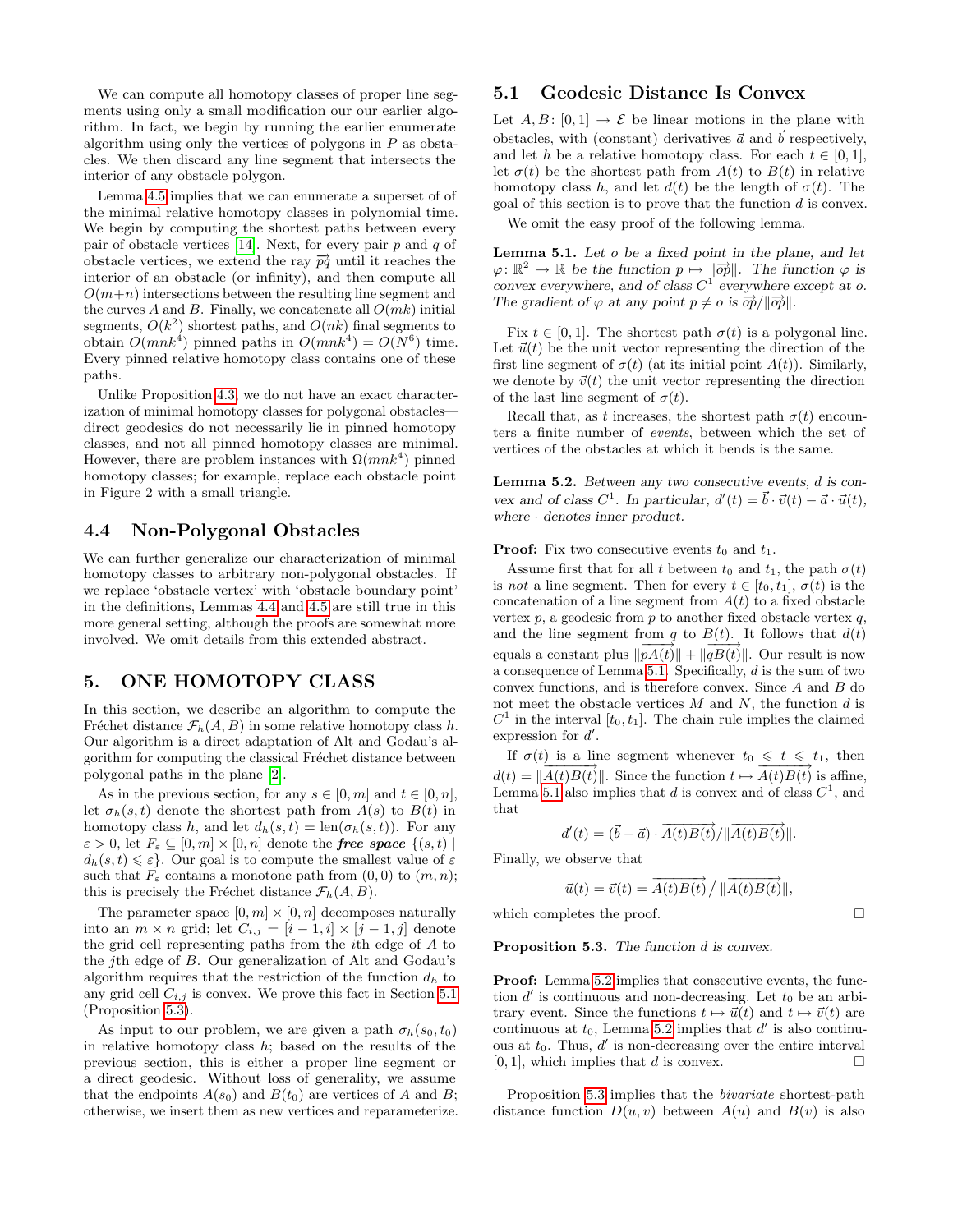convex, as follows. For any  $u, u', v, v', t \in [0, 1]$  we denote by  $d_{u,v,u',v'}(t)$  the shortest-path distance between  $A((1-t)u +$  $tu'$ ) and  $B((1-t)v + tv')$ . In other words, we define

$$
d_{u,v,u',v'}(t) = D((1-t)(u,v) + t(u',v')).
$$

Proposition [5.3](#page-5-2) implies that the univariate function  $d_{u,v,u',v'}$ is convex. It follows that

$$
D((1-t)(u, v) + t(u', v')) = d_{u, v, u', v'}((1-t) \cdot 0 + t \cdot 1)
$$
  
\n
$$
\leq (1-t)d_{u, v, u', v'}(0) + td_{u, v, u', v'}(1)
$$
  
\n
$$
= (1-t)D(u, v) + tD(u', v'),
$$

which expresses the convexity of D.

The convexity of  $D$  immediately implies the following corollary.

**Corollary 5.4.** For all integers i and j, the restriction of  $d_h$ to any grid cell  $C_{i,j}$  is convex.

## 5.2 Preprocessing for Distance Queries

The only significant difference between our algorithm and Alt and Godau's is that we require additional preprocessing to compute several critical distances and an auxiliary data structure to answer certain distance queries. (If there are no obstacles, each critical distance can be computed, and each distance query can be can be answered, in constant time.)

There are three types of critical distances:

- endpoint distances  $d_h(0,0)$  and  $d_h(m,n)$ ,
- vertex-edge distances  $d_h(i,[j-1,j]) = \min\{d_h(i,t) \mid$  $t \in [j-1, j]$  for all integers  $i \in [0, m]$  and  $j \in [1, n]$ , and
- edge-vertex distances  $d_h([i-1, i], j) = \min\{d_h(s, j) \mid$  $s \in [i-1, i]$  for all integers  $i \in [1, m]$  and  $j \in [0, n]$ .

Given integers i and j and any real value  $\varepsilon$ , a **horizontal** distance query asks for all values of  $t \in [j-1, j]$  such that  $d_h(i, t) = \varepsilon$ , and a vertical distance query asks for all values of  $s \in [i-1, i]$  such that  $d_h(s, j) = \varepsilon$ . The convexity of  $d_h$  within any grid cell implies that any distance query returns at most two values.

We first describe how to preprocess a single vertical edge in the parameter grid to answer distance queries; computation of the critical values will be done automatically during the preprocessing. Obviously a similar result applies to horizontal grid edges.

<span id="page-6-0"></span>**Lemma 5.5.** Suppose we are given a point  $p$  and a line segment  $\ell = \overline{xy}$ , parameterized over [0, 1], as well as the geodesic  $\sigma_h(p, x)$  and its length  $d_h(p, x)$ . In  $O(k \log k)$  time, we can build a data structure of size  $O(k)$  such that for any  $\varepsilon$ , all values  $t \in [0, 1]$  such that  $d_h(p, \ell(t)) = \varepsilon$  can be computed in  $O(\log k)$  time. We also report the critical vertex-edge distance  $d_h(p, \ell)$ , the path  $\sigma_h(p, y)$ , and its length  $d_h(p, y)$ .

Proof: We first compute a constrained Delaunay triangulation of the polygons  $P$ , the segment  $\ell$ , and point p in time  $O(k \log k)$ . This triangulation includes  $\ell$  and the edges of polygons in  $P$  as edges.

We apply the following observations used in the *funnel* algorithm for computing shortest homotopic paths [\[6,](#page-8-13) [15,](#page-8-14) 13. The shortest homotopic paths  $\sigma_h(p, x)$  and  $\sigma_h(p, y)$  may share a common subpath and then split at some vertex  $v$ ; this vertex is then the apex of two concave chains that form a funnel with base  $xy$ . Each concave chain has complexity at most k and intersects a given edge of the triangulation at most twice.

The geodesic from  $p$  to  $x$  may have complexity greater than  $O(k)$ , but (as observed above) the concave chain from v to x will have at most  $O(k)$  segments. Our goal is to find a vertex w on  $\sigma_h(p, x)$  such that the path from w to x contains v. In other words, the chain from w to x along  $\sigma_h(p,x)$  will be of complexity  $O(k)$  and will contain the concave funnel path.

To find w, walk along the path from  $x$  to  $p$ . If we find a vertex where the chain is not concave, we must have passed  $v$ , so we mark the non-concave vertex as  $w$ . If we ever re-cross a segment of the triangulation a second time, we again must have passed the funnel apex v so we can mark the second crossing as w. (We walked along  $O(k)$  edges of the chain to find w.) Let  $\pi$  be the portion of  $\sigma_h(p,x)$  between p and w, and  $\tau_1$  be the portion of  $\sigma_h(p, x)$  between w and x.

We know that  $\pi$  is contained in  $\sigma_h(p, y)$ , since w is before the apex of the funnel v. Let  $\tau_2$  be the portion of  $\sigma_h(p, y)$ between w and y; this can be computed in  $O(k)$  time using the funnel algorithm. Given  $\tau_2$ , we can then find the apex of the funnel v in  $O(k)$  time.

Imagine extending each line segment on the concave chains until it intersects  $\ell$ , the line connecting x and y. Between the two concave chains, the combinatorial description of the distance function changes only at points where the extended lines meet  $\ell$ . To answer distance queries, we will record the  $O(k)$  intersections of the extended lines with  $\ell$ . For each of the resulting intervals, record the (fixed) length of the geodesic up to the first vertex in the extended line, as well as the equations of the two lines that bracket the interval. In constant time per interval, we can also compute and store the value  $t^* \in [0,1]$  such that  $d_h(p, \ell(t^*))$  is minimized, along with the path  $\sigma_h(p, \ell(t^*))$ ; this gives the desired value  $d_h(p, \ell)$ .

The funnel data structure requires  $O(k)$  space to store the  $O(k)$  combinatorial changes to the leash as its endpoint sweeps  $\ell = \overline{xy}$ .

Now given this data structure, we answer distance queries as follows. If the distance queried is smaller than  $d_h(p, \ell)$ , we return the empty set. If it is equal to  $d_h(p, \ell)$ , we return  $\ell(t^*)$ . If it is larger than  $d_h(p, \ell)$ , we do two binary searches, one on the intervals between x and  $\ell(t^*)$  and the other on the intervals between  $\ell(t^*)$  and y.

<span id="page-6-1"></span>**Lemma 5.6.** In  $O(mnk \log k)$  time and using  $O(mnk)$  space, we can compute all critical distances, as well as a data structure of size  $O(mnk)$  that can answer any horizontal or vertical distance query in  $O(\log k)$  time.

Proof: We preprocess each edge of the parameter grid as described in Lemma [5.5.](#page-6-0) We start from the vertex  $(i, j)$  that is our given input, either a straight line segment or a direct geodesic. We then walk on the edges of the grid, visiting each edge at least once and at most  $O(1)$  times. During this walk, at each current vertex  $(i, j)$ , we maintain the shortest homotopic path  $\sigma_h(i, j)$  and its length  $d_h(i, j)$ . Each time we walk along an edge, we apply Lemma [5.5](#page-6-0) to preprocess it and to compute the shortest homotopic path corresponding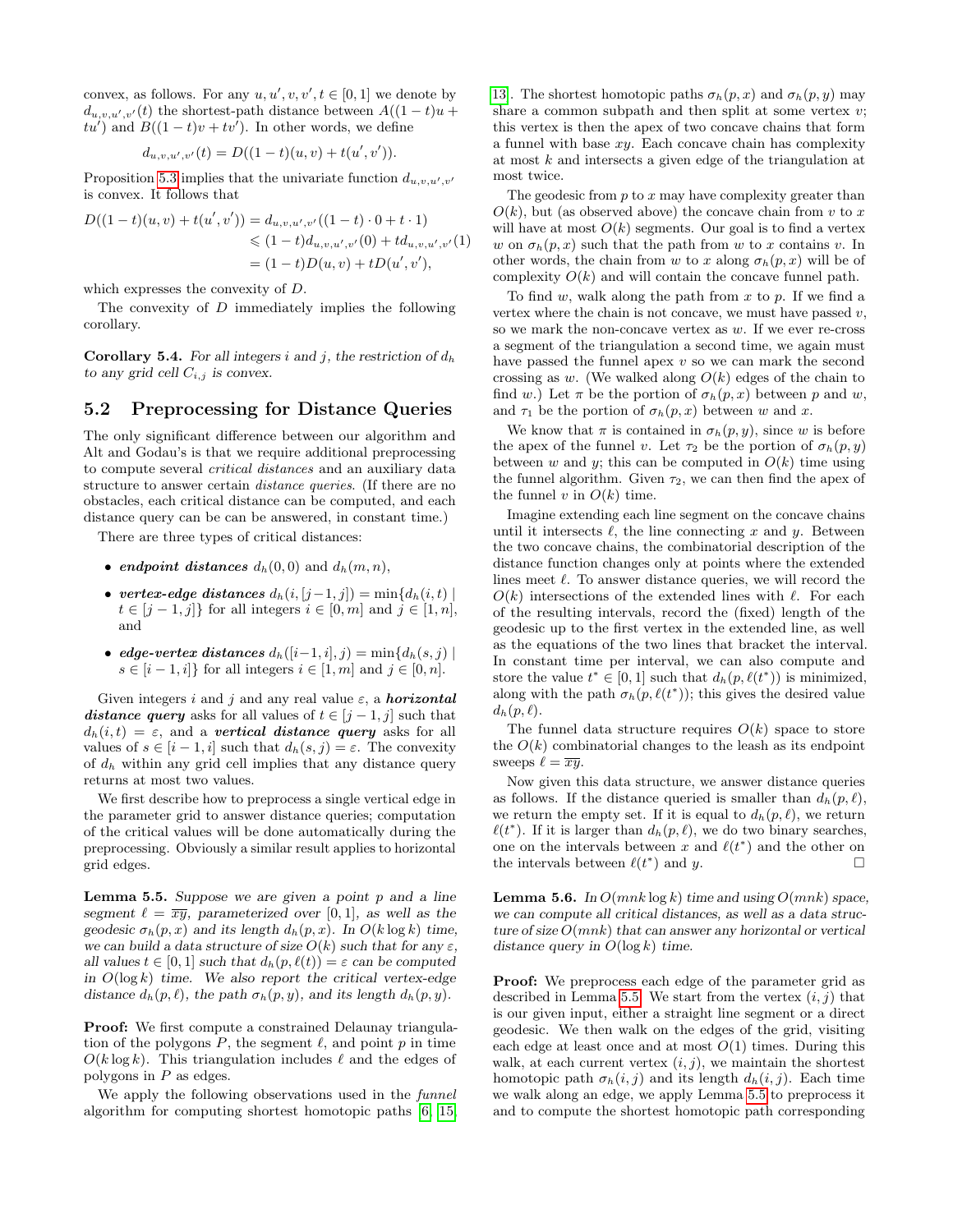to the target vertex of that edge. Each step takes  $O(k \log k)$ time, and there are  $O(mn)$  edges, whence the running-time. As we walk along an edge of the parameter grid, we use a deque to push and pop the obstacle vertices along the leash in constant time per operation. Since at most  $k$  vertices are pushed onto the deque for each grid edge, the total size of the deque is  $O(mnk)$ .

## 5.3 Decision Procedure

Like Alt and Godau, we first consider the following decision problem: Is  $\mathcal{F}_h(A, B)$  at least some given value  $\varepsilon$ ? Equivalently, is there a monotone path in the free space  $F_{\varepsilon}$  from  $(0, 0)$  to  $(m, n)$ ? Our algorithm to solve this decision problem is identical to Alt and Godau's, except for the  $O(\log k)$ -factor penalty for distance queries; we briefly sketch it here for completeness.

For any integers  $i$  and  $j$ , let  $h_{i,j}$  denote the intersection of the free space  $F_{\varepsilon}$  with the horizontal edge  $([i - 1, i], j)$ , and let  $v_{i,j}$  denote the intersection of  $F_{\varepsilon}$  with the vertical edge  $(i, [j-1, j])$ . In the first phase of the decision procedure, we compute  $h_{i,j}$  and  $v_{i,j}$  for all i and j, using one distance query (and  $O(\log k)$  time) for each edge of the parameter grid.

In the second phase of the decision procedure, we propagate in lexicographic order from  $C_{1,1}$  to  $C_{m,n}$  and determine which  $h_{i,j}$  and  $v_{i,j}$  are reachable via a monotone path from  $C_{1,1}$ . Since the free space in each  $C_{i,j}$  is convex, we can propagate through each cell in constant time.

Our decision algorithm returns true if and only if there is a monotone path that reaches  $(m, n)$ . The total running time is  $O(mn \log k)$ .

#### 5.4 Computing Fréchet Distance

Finally, we describe how to use our decision procedure to compute the optimum value  $\varepsilon^* = \min\{\varepsilon \mid (m, n) \in R_{\varepsilon}\}\;$ ; this is the Fréchet distance  $\mathcal{F}_h(A, B)$ .

We start by computing critical distances and the distancequery data structure in  $O(mnk \log k)$  time, as described in Lemma [5.6.](#page-6-1) We then sort the  $O(mn)$  critical distances. Using the decision procedure, we can compare the optimal distance  $\varepsilon^*$  with any critical distance  $\varepsilon$  in  $O(mn \log k)$  time. By binary search, we can, repeating this step  $O(\log mn)$ times, compute an interval  $[\varepsilon^{-}, \varepsilon^{+}]$  that contains  $\varepsilon^{*}$  but no critical distances.

We then apply Megiddo's *parametric search* technique [\[17\]](#page-8-15); see also [\[7,](#page-8-16) [18\]](#page-8-17). Parametric search combines our decision procedure with a 'generic' parallel algorithm whose combinatorial behavior changes at the optimum value  $\varepsilon^*$ . Alt and Godau observe that one of two events occurs when  $\varepsilon = \varepsilon^*$ :

- For some integers  $i, i', j$ , the bottom endpoint of  $v_{i,j}$ and the top endpoint of  $v_{i',j}$  lie on the same horizontal line.
- For some integers  $i, j, j'$ , the left endpoint of  $h_{i,j}$  and the right endpoint of  $h_{i,j'}$  lie on the same vertical line.

Thus, it suffices to use a 'generic' algorithm that sorts the  $O(mn)$  endpoint values of all non-empty segments  $h_{i,j}$  and  $v_{i,j}$ , where the value of an endpoint  $(s, j)$  of  $h_{i,j}$  is s, and the value of an endpoint  $(i, t)$  of  $v_{i,j}$  is t.

We use Cole's parallel sorting algorithm [\[8\]](#page-8-18), which runs in  $O(\log N)$  parallel steps on  $O(N)$  processors, as our generic algorithm. Each parallel step of Cole's sorting algorithm needs to compare  $O(mn)$  endpoints. The graph of an endpoint, considered as a function of  $\varepsilon$ , is convex, monotone, and made of  $O(k)$  pieces, each having a simple closed form (see proof of Lemma [5.5\)](#page-6-0). It follows that the sign of a comparison between two endpoints may change at  $O(k)$  different values of  $\varepsilon$  that can be computed in  $O(k)$  time. Applying the parametric search paradigm requires the following operations for each parallel step of the sorting algorithm:

- Compute the  $O(mnk)$  values of  $\varepsilon$  corresponding to the changes of sign of the  $O(mn)$  comparisons. This can be done in  $O(mnk)$  time and  $O(mnk)$  space.
- Apply binary search to these values by median finding, calling the decision procedure to discard half of them at each step of the search. This takes  $O(mnk +$  $T_d \log(mnk)$  time, where  $T_d = O(mn \log k)$  is the running time of our decision procedure. We obtain this way an interval for  $\varepsilon$  where each of the  $O(mn)$  comparisons has a determined sign.
- Deduce in  $O(mn \log k)$  time the sign of each of the  $O(mn)$  comparisons within the previously computed interval.

Since the underlying sorting algorithm requires  $O(\log mn)$ parallel steps, the resulting parametric search algorithm runs in time  $O(mn \log(mn)(k + \log k \log(mnk))) = O(N^3 \log N)$ . The distance query data structure requires  $O(mnk)$  space. We require an additional  $O(mnk)$  space to simulate sequentially each parallel step of the sorting algorithm; we can re-use this space for subsequent parallel steps. Therefore, the total space complexity of our algorithm is  $O(mnk) = O(N^3)$ .

Lemma 5.7. Given either a proper line segment or a direct geodesic in relative homotopy class  $h$ , the Fréchet distance  $\mathcal{F}_h(A, B)$  can be computed in  $O(N^3 \log N)$  time and  $O(N^3)$ space.

#### 5.5 Summary

Finally, to compute the homotopic Fréchet distance  $\overline{\mathcal{F}}(A, B)$ in the plane minus a set of point obstacles, we compute the Fréchet distance  $\mathcal{F}_h(A, B)$  in each of the  $O(mnk^2)$  minimal homotopy classes h. Similarly, for polygonal obstacles, we compute  $\mathcal{F}_h(A, B)$  for every class h in a set of  $O(mnk^4)$ relative homotopy classes, which includes every minimal homotopy class.

Theorem 5.8. The homotopic Fréchet distance between two polygonal curves in the plane minus a set of points can be computed in  $O(N^7 \log N)$  time.

Theorem 5.9. The homotopic Fréchet distance between two polygonal curves in the plane minus a set of polygons can be computed in  $O(N^9 \log N)$  time.

#### 6. CONCLUSION

In this paper, we introduced a natural generalization of the Fréchet distance between curves to more general metric spaces, called the homotopic Fréchet distance. We described a polynomial-time algorithm to compute the homotopic Fréchet distance between polygonal curves in the plane with point or polygon obstacles.